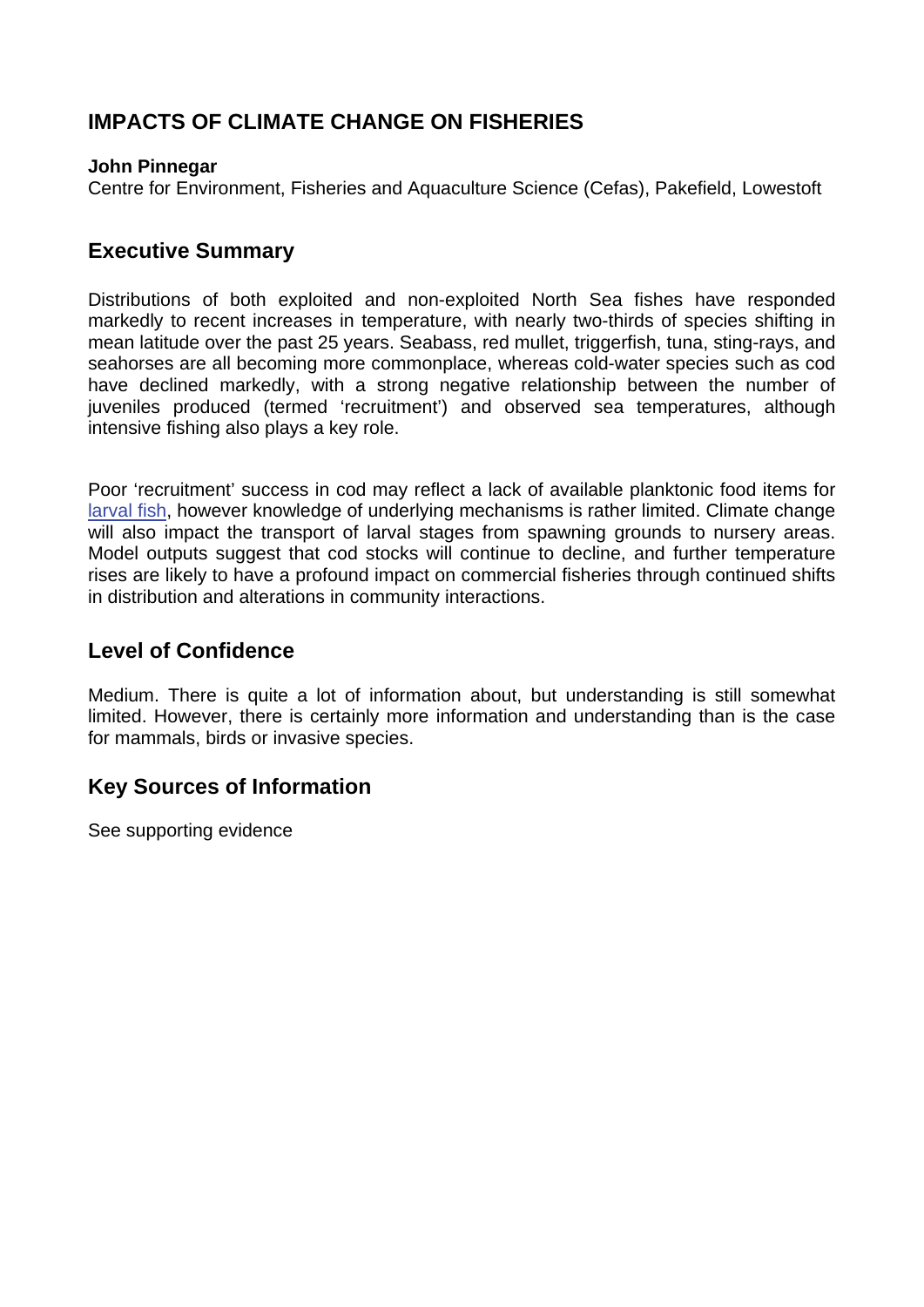# **Supporting Evidence**

#### **(1) What we currently know about fish and climate**

Recent reviews for the North Atlantic clearly show that variability in ocean climate has farreaching effects on the dynamics of fish populations and fisheries (Stenseth *et al.,* 2004; Drinkwater *et al.,* 2005). However, knowledge of the underlying mechanisms is rather limited. First, there is uncertainty about the future development of the ocean climate itself, as various aspects will be influenced such as circulation patterns, air and sea surface temperatures, frequency and intensity of storm surges, precipitation patterns and river run off. Second, fish and shellfish have complex life cycles comprising several life history stages, differing in habitat and their sensitivity to climate effects. Furthermore, these populations are part of an intricate network of ecosystem relationships and hence may be influenced by climate in an indirect manner through changes in predation or competitive processes. Added to this, the marine ecosystem is heavily influenced by fisheries and other human activities such as [eutrophication a](http://www.mccip.org.uk/arc/glossary.htm)nd pollution that might interfere with or obscure the obvious effects of long-term climate change.

In several ocean basins, fluctuations in fish populations are known to correlate with decadal scale variability in ocean climate[. Pelagic](http://www.mccip.org.uk/arc/glossary.htm) fisheries resources off the west coast of South America are known to change periodically in relation to an influx of warm water that reduces the upwelling of cool and nutrient rich waters [\(El Niño Southern Oscillation](http://www.mccip.org.uk/arc/glossary.htm)  [ENSO\).](http://www.mccip.org.uk/arc/glossary.htm) Off the west coast of the USA and Canada, decadal scale changes in fish populations have been detected that are related to decadal scale variations in atmospheric forcing affecting ocean currents [\(Pacific Decadal Oscillation, PDO\).](http://www.mccip.org.uk/arc/glossary.htm) In the North Atlantic, studies have reported decadal scale changes in ecosystems and fish populations that coincide with changes in the [NAO index o](http://www.mccip.org.uk/arc/glossary.htm)f the air pressure difference between Iceland and the Azores (North Atlantic Oscillation index, NAO: Hurrel, 1992).

Temperature is one of the primary factors, together with food availability and suitable spawning grounds, in determining the large-scale distribution pattern of fish. Because most fish species or stocks tend to prefer a specific temperature range (Coutant, 1977; Scott, 1982), an expansion or contraction of the distribution range of species often coincides with long-term changes in temperature. These changes are most evident near the northern or southern boundaries of the species range; warming results in a distributional shift northward, and cooling draws species southwards for both warm- and cold-water species (Rose, 2005). Statistical approaches such as correlation analysis have yielded important information on the pattern of change. For instance, the recent warming trend in the northeast Atlantic has coincided with a northward shift in the distribution of fish species from southerly waters (Quero *et al.,* 1998; Perry *et al.,* 2005, Beare *et al.,* 2004). Seabass and red mullet populations around British coasts have been growing in recent years. Similarly sightings of blue-fin tuna, triggerfish, thresher and blue sharks, sting-rays, turtles and seahorses are all becoming more commonplace (Stebbing *et al.,* 2002). A recent study by Perry *et al.,* (2005) demonstrated that distributions of both exploited and non-exploited North Sea fishes have responded markedly to recent increases in temperature, with nearly two-thirds of species shifting in mean latitude over 25 years. These authors suggest that further temperature rises are likely to have a profound impact on commercial fisheries through continued shifts in distribution and alterations in community interactions.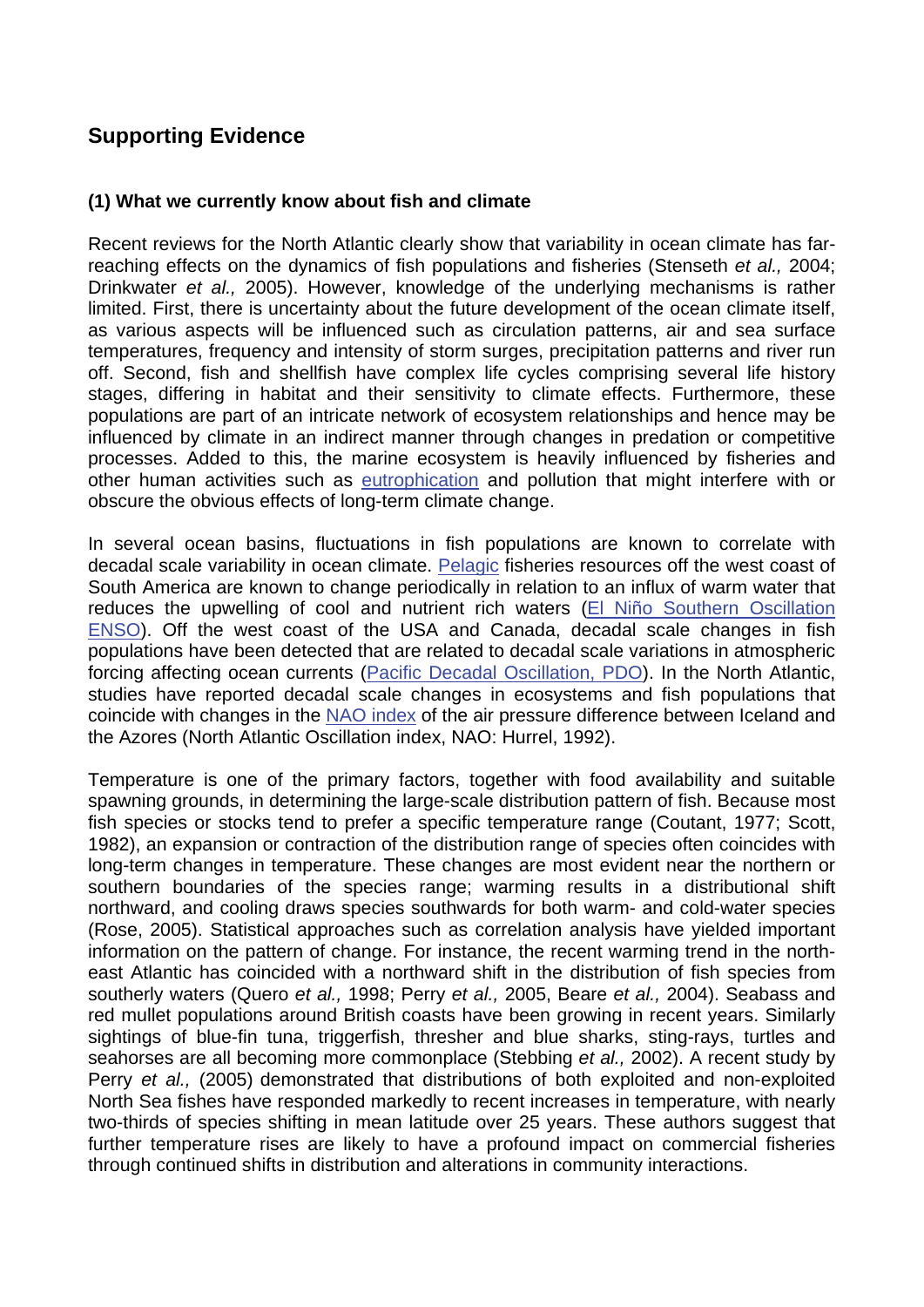An important complication in assessing the impact of climate change on fish populations is to disentangle its effect from the effect of other drivers such as fishing. Daan *et al.,* (2005) indicated that fishing pressure was responsible for changes in the size structure of the fish community. Specifically, large, mainly predatory fish were reduced leading to an absolute increase in abundance of the smaller size classes and species. The effect of fishing may interact with the effect of climate and may have enhanced the apparent northward shift of the smaller sized fish species reported by Perry *et al.,* (2005).

Blanchard *et al.,* (2005) suggested a similar phenomenon for the Celtic Sea. Smaller, pelagic species have become more abundant in relative and absolute terms, presumably driven by changes in climate, whereas large commercial species such as cod have largely disappeared due to fishing. Many of the species which have expanded in recent years have been non-commercially exploited planktivorous species such as the boarfish *Capros aper,* which has become particularly abundant in French and UK survey catches (Pinnegar *et al.,* 2002). This phenomenon has been reported as occurring elsewhere in the North Atlantic including the Bay of Biscay (Farina *et al.,* 1997) and offshore seamounts (Fock *et al.,* 2002).

Heath (2005a, 2005b) studied changes in the food web of the North Sea, Baltic, Nordic Seas and Celtic Seas and showed that these were related to both climate effects and fishing. In the North Sea, variability in zooplankton production seems to have exerted a bottom-up effect on fish production, which in turn has exerted a top-down effect on the benthos. Conversely, in the Celtic and Irish Seas, Heath (2005a) argued that benthos production has been a bottom-up driver of fish production, which seems to have been independent of variability in plankton production, although this has subsequently been challenged (ICES 2006), on the basis that Heath (2005b) may have underestimated the role played by the planktivore *Micromesistius poutasso* (blue whiting).

Fishermen and scientists have known for over 50 years that the status of fish stocks can be greatly influenced by prevailing climatic conditions (Cushing 1982; Hjort 1914). In recent years scientists have focused their attention on the potential impact of climate change on North Sea cod populations. Cod is a cold-water species with a northerly distribution. A series of recent research papers has demonstrated that the number of juvenile fish entering the stock (termed 'recruitment') has declined markedly, and there is a strong negative correlation (O'Brien *et al.,* 2000) between cod 'recruitment' and ocean temperatures, which have generally been increasing.

The [year-class size](http://www.mccip.org.uk/arc/glossary.htm) of marine fish is greatly influenced by the timing of spawning and the resulting match-mismatch with their prey and predators (Cushing, 1990). This was confirmed recently on the basis of satellite remote sensing and a long-term data set of haddock recruitment (Platt *et al.,* 2003). A clear seasonal shift to earlier appearance of fish larvae has been described for the southern North Sea (Greve *et al.,* 2001), in addition it has been demonstrated that rising temperatures have coincided with marked changes in plankton (Beugrand *et al.,* 2002). In particular there has been a decline in the abundance of the [copepod](http://www.mccip.org.uk/arc/glossary.htm) *Calanus finmarchicus* but an increase in the closely related but smaller species *Calanus helgolandicus*. *C. finmarchicus* is a prey item for cod-larvae in the northern North Sea, and the loss of this species has been correlated with recent failures in cod 'recruitment' and an apparent increase in flatfish recruitment (Beugrand 2003, 2004; Reid *et al.,* 2001; 2003). *C. helgolandicus* occur at the wrong time of the year and are the wrong size to be of use to emerging cod-larvae. However *Calanus* (of either species) is not a major prey item for fish larvae in the southern North Sea (Last 1978a,b, 1980) and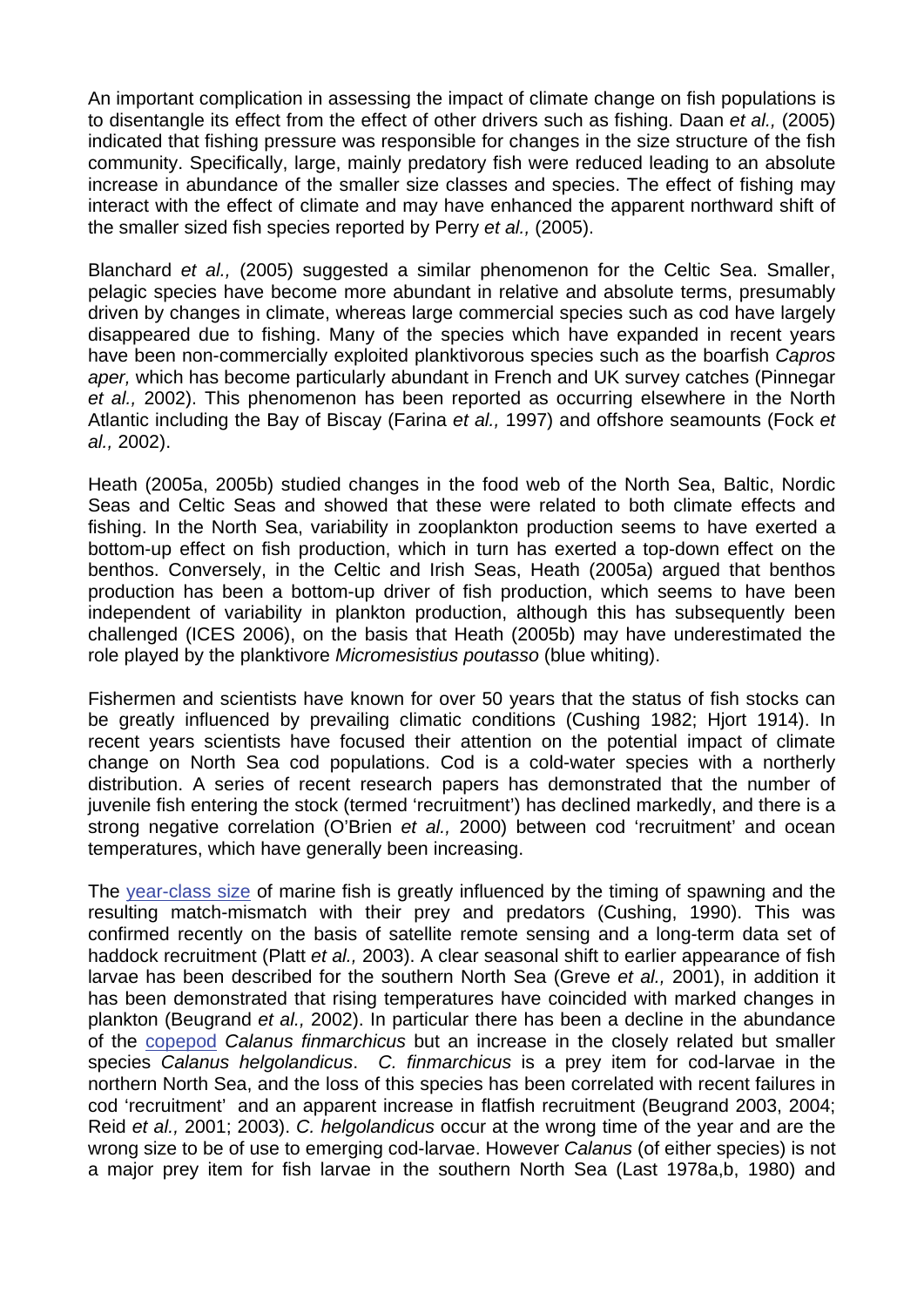consequently several authors have argued that this 'match/mis-match' hypothesis does not provide a full explanation for recent failures in fish recruitment success.

Studies aimed at investigating the mechanisms or processes underlying the link between climate and fish stocks have followed three basic approaches:

The first approach, employing statistical analysis of long-term datasets to test *a priori* hypothesis, provided support for the climate effect on recruitment, e.g. through (i) the water volume suitable for egg survival (MacKenzie *et al.,* 2000), (ii) the timing and size/species composition of the plankton production and larval stages of fish (Beaugrand *et al.,* 2003; Edwards and Richardson, 2004); (iii) transport of larval stages from the spawning grounds to the nursery grounds (Corten, 1986).

The second approach has involved conducting both field and experimental studies describing the anticipated impact of climate on (i) zooplankton dynamics and fish growth (Buckley *et al.,* 2004, Möllmann *et al.,* 2005), (ii) impact of temperature on growth and survival (Keller and Klein-MacPhee, 2000), (iii) species interactions at different life stages (Köster and Möllmann, 2000).

Finally employing coupled [bio-physical models](http://www.mccip.org.uk/arc/glossary.htm) to quantitatively integrate the proposed mechanisms and their interactions, has allowed some determination of the relative importance of various mechanisms (Hinrichsen *et al.,* 2002).

### **(2) What we might expect in the future**

Drinkwater (2005) reviewed the possible impacts of future climate change on cod and used temperature-recruitment relationships found in Planque and Frédou (1999) together with outputs from [Global Circulation Models \(GCMs\)](http://www.mccip.org.uk/arc/glossary.htm) to predict possible responses of cod stocks throughout the North Atlantic to future temperature and hydrodynamic changes. According to this study, stocks in the Celtic and Irish Sea are expected to disappear altogether by 2100, while those in the southern North Sea and Georges Bank will decline. Cod will likely spread northwards along the coasts of Greenland and Labrador, occupy larger areas of the Barents Sea, and may even extend onto some of the continental shelves of the Arctic Ocean. In addition, spawning sites will be established further north than currently, and it is likely that spring migrations will occur earlier and autumn returns will be later.

Clark *et al.,* (2003) used projections of future North Sea surface temperatures and estimated the likely impact of future climate change on the reproductive capacity of the North Sea cod stock, assuming that the current high level of mortality inflicted by the fishing industry continues. Output from the model suggested that the cod population will decline, even without a significant temperature increase. However, even a relatively modest level of climate change  $(+0.005 \degree C \text{ yr}^{-1})$  resulted in a more rapid decline in fish biomass and juvenile 'recruitment'. Scenarios with higher rates of temperature increase resulted in greater predicted rates of decline in the cod population.

In the analyses of Clark *et al.,* (2003), fishing mortality was assumed to continue at the 1998-2000 average ( $F = 0.96$ ). This is a relatively high value and does not take into account current efforts to cut fishing pressure. In a recent re-analysis by Kell *et al.,* (2005), the authors modelled the effect of introducing a 'cod recovery plan' (as being implemented by the European Commission), under which catches were set each year so that stock biomass increased by 30% annually until the cod stock had recovered to around 150,000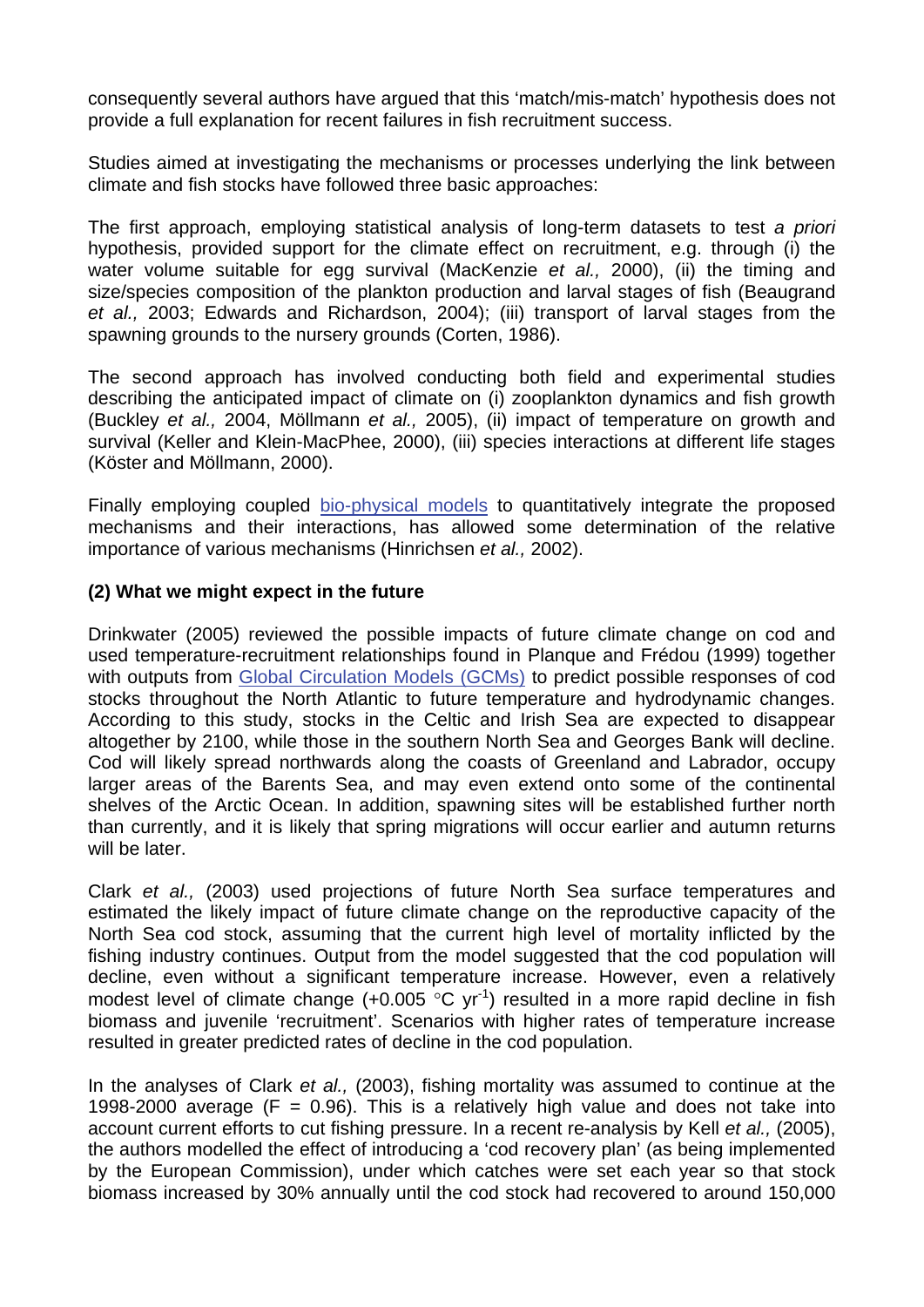tonnes. The length of time taken for the cod stock to recover was not greatly affected by the choice of climate scenario (generally around 5-6 years). However, overall productivity was impacted, and stock biomass (SSB) was predicted to be considerably less than would have been the case assuming no temperature increase (251,035 tonnes compared to 286,689 tonnes in 2015).

### **(3) 'Other' climate impacts on fish?**

Since the 1970s, the frequency and spatial distribution of [phytoplankton blooms](http://www.mccip.org.uk/arc/glossary.htm) and associated fish kills have been increasing in coastal seas throughout the world. Why such events are becoming more frequent remains a matter of conjecture, but eutrophication of the coastal zone by human activity, together with increasing global temperatures are often suspected. The coastlines of northern France, Belgium, the Netherlands and Great Britain are regularly afflicted by *Phaeocystis* blooms, which form an unpleasant foam which is often mistaken for sewage pollution. Although not itself toxic, the adverse conditions caused by the degeneration of a *Phaeocystis* bloom results in an anoxic, mucilaginous layer over the seabed and hence mass suffocation of juvenile fish (Environment Agency 2004). A recent study (Peperzak, 2005) has attempted to evaluate whether harmful algal blooms are likely to occur more or less often over the next 100 years in the North Sea. Change in climate is expected to lead to an increase in extreme precipitation events (intense rainfall) in Britain, this will result in sudden pulses of freshwater being released at the coast and hence intermittent salinity stratification in an area imediately offshore. During such conditions, surface phytoplankton benefit from a decrease in salinity, greater availability of terrestrial nutrients, rapid increases in daily irradience and higher water temperature, all of which are conducive to bloom formation. Increasing global temperature may also lead to faster growth rates, particularly for highly toxic phytoplankton varieties such as *Prorocentrum* (producers of shellfish toxins), *Chattonella* and *Fibrocapsa* (toxic to fish). *Gyrodinium* is harmless to humans but can cause mass-mortalities among fish. This dinoflagellate produces a potent neurotoxin, which is known to bioaccumulate in the zooplankton food-chain (Environment Agency, 2004).

Most carbon dioxide released into the atmosphere as a result of burning fossil fuels will eventually be absorbed into the ocean. As the amount of  $CO<sub>2</sub>$  in the atmosphere rises, more of the gas reacts with seawater to produce bicarbonate and hydrogen ions, thereby increasing the acidity of the surface layer. Ocean pH was around 8.3 after the last ice age and 8.2 before  $CO<sub>2</sub>$  emissions took-off in the industrial era ( $CO<sub>2</sub>$  in the atmosphere amounted to around 280 parts-per-million). Ocean pH is now 8.1, with an atmospheric  $CO<sub>2</sub>$ concentration of around 380 parts-per-million (ppm). A report published by the Royal Society in June 2005 and focusing mainly on ocean acidification suggested that higher concentrations of carbon dioxide may make it harder for some marine animals to obtain oxygen from seawater. Fish and the larger invertebrates including [cephalopods](http://www.mccip.org.uk/arc/glossary.htm) such as squid, take up oxygen and lose respired  $CO<sub>2</sub>$  through their gills. Increased  $CO<sub>2</sub>$  and decreased pH could have a major effect on this respiratory gas exchange system. Increased  $CO<sub>2</sub>$  concentration, known as hypercapnia, In addition to reducing the pH of body fluids, also changes the levels of bicarbonate and other ions. Small changes can be buffered within the cell, but larger changes require the active secretion of ions out of the body through specialized cells. In fish, the structure and activity of some of these secretion cells changes after 24 hours of hypercapnia. Some fish can change the density of these cells in a matter of hours or days, giving them greater tolerance to acidification (Ishimatsu et al 2004). However deep sea fish and cephalopods are known to be very sensitive to increases in external CO<sub>2</sub> (Ishimatsu *et a.*, 2004).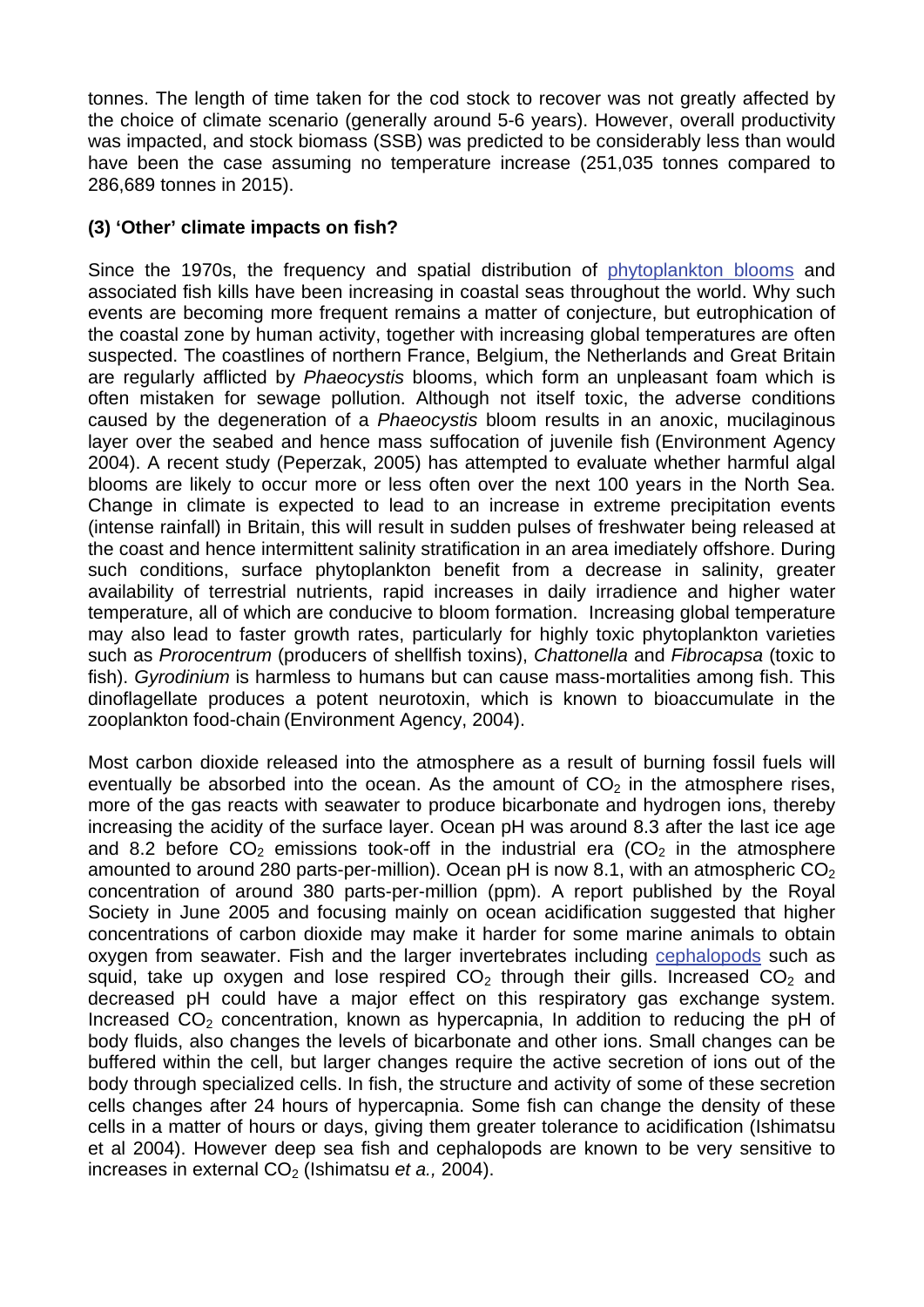We have a limited understanding of the effect increased acidity might have on marine biota, but coral reefs, calcareous plankton and other organisms whose skeletons or shells contain calcium carbonate may be particularly affected. Many such organisms are a major food source for fish and higher consumers.

### **(4) What are the major knowledge gaps?**

- 'Real' information about the linkages between larval fish (their survival and feeding), zooplankton and climate.
- **Information for the west of Britain the North Sea has been considered in much** greater detail in comparison with western Scotland, the Irish and Celtic Seas.
- Predictive studies, attempting to estimate changes in fish distributions, interactions between fish species as a result of changing distributions, the ecological role of incoming species, prospects for stock recovery and rebuilding.
- Experimental studies relating growth and reproductive output (in species other than cod) to temperature and/or other environmental variables

### **(5) What long-term data sets are available?**

- Stock recruitment indices for all major commercial fish stocks. Available from ICES (2005) stock assessments. Also stock biomass and numbers.
- Fish stock abundance estimates from scientific surveys (both commercial and noncommercial species) from ICES and national laboratories (including FRS and Cefas). Available for all seas around the UK.
- Small-scale, long-term scientific surveys of fish populations (e.g. for the area around Plymouth). Available from the Marine Biological Association.
- Numbers of fish eggs and larvae available (but not worked-up in recent years) as part of annual CPR (Continuous Plankton Recorder) programme. Supplemented with recent systematic surveys of fish eggs and larvae in the North Sea (Fox, pers. Comm.; Greve *et al.,* 2005), Celtic and Irish Seas (e.g. Fives, 2001).
- Studies/data-sets of fish larval diets (e.g. D. Righton pers. comm. LIFECO project.; Last, 1978a,b;1980).

**Please acknowledge this document as: Pinnegar, J. (2006). Impacts of Climate Change on Fisheries**  *in* **Marine Climate Change Impacts Annual Report Card 2006 (Eds. Buckley, P.J, Dye, S.R. and Baxter, J.M), Online Summary Reports, MCCIP, Lowestoft, [www.mccip.org.uk](http://www.mccip.org.uk/)**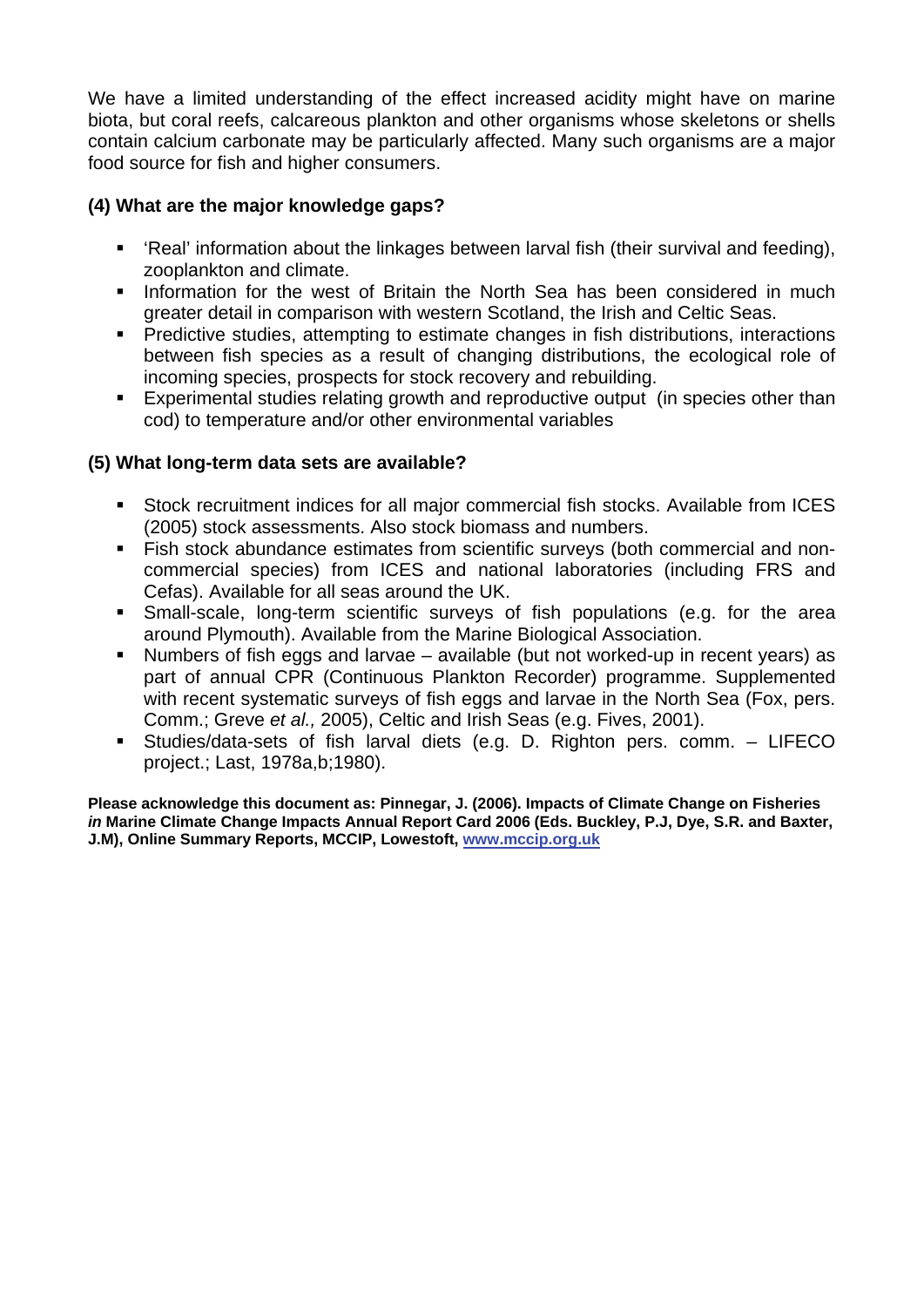## **References**

- Beare, D., Burns, F., Greig, A., Jones E.G., Peach, K., Kienzle, M., McKenzie E. and Reid, D.G. (2004). Long-term increases in prevalence of North Sea fishes having southern biogeographic affinities. *Marine Ecology Progress Series*, **284**: 269-278.
- Beaugrand, G., Reid, P.C. and Ibańez, F. (2002). Reorganization of North Atlantic marine copepod biodiversity and climate. *Science,* **296**: 1692-1694.
- Beaugrand, G., Brander, K.M., Lindley, J.A., Souissi, S. and Reid, P.C. (2003). Plankton effect on cod recruitment in the North Sea. *Nature* **426***:* 661-664.
- Beaugrand, G. (2004). The North Sea regime shift: evidence, causes, mechanisms and consequences. *Progress in Oceanography*, **60**:245-262.
- Blanchard, J.L., Dulvy N.K. , Ellis, J.E. , Jennings S. , Pinnegar, J.K. , Tidd, A. and Kell, L.T. (2005). Do climate and fishing influence size-based indicators of Celtic Sea fish community structure? *ICES Journal of Marine Science,* **62**: 405-411.
- Buckley, L.J., Caldarone, E. and Lough, R.G (2004). Optimum temperature and foodlimited growth of larval Atlantic cod (Gadus morhua) and haddock (Melanogrammus aeglefinus) on Georges Bank. *Fisheries Oceanography* **13**:134-140.
- Clarke, R.A., Fox, C.J., Viner, D., Livermore, M. (2003). North Sea cod and climate change – modelling the effects of temperature on population dynamics. *Global Change Biology,* **9**: 1669-1680.
- Corten, A. (1986). On the causes of recruitment failure of herring in the central and northern North Sea in the years 1972-1978. *Journal du Conseil international pour l'Exploration de la Mer* **42**:281-294.
- Coutant, C.C. (1977). Compilation of temperature preference data. *Journal of the Fisheries Research Board of Canada,* **34**: 739-745.
- Cushing, D.H. (1982) *Climate and Fisheries.* Academic Press.
- Cushing, D. (1990). Plankton production and year-class strength in fish populations: an update of the match/mismatch hypothesis. *Advances in Marine Biology* **26**: 249-293.
- Daan, N., Gislason, H., Pope, J. and Rice J. (2005). Changes in the North Sea fish community: evidence of indirect effects of fishing? *ICES Journal of Marine Science* **62**: 177-188.
- Drinkwater K.F. (2005) The response of Atlantic cod (*Gadus morhua*) to future climate change. *ICES Journal of Marine Science,* **62**: 1327-1337.
- Drinkwater K.F., Loeng H., Megrey B.A., Bailey N., and Robin M. Cook R.M. (2005). The influence of climate change on North Atlantic fish stocks. *ICES Journal of Marine Science* **62**:1203-1542.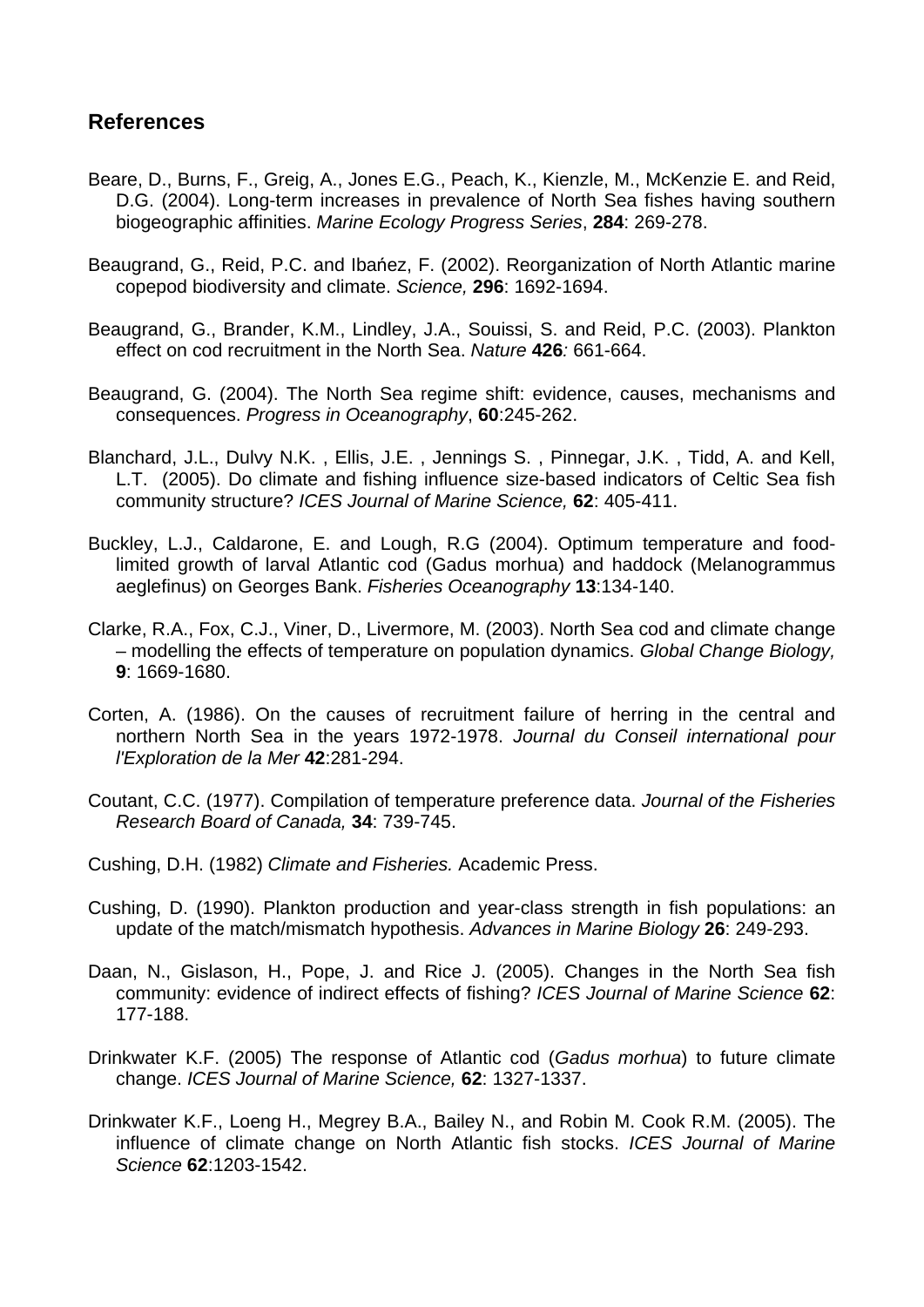- Edwards, M. and Richardson, A.J. (2004). Impact of climate change on marine pelagic phenology and trophic mismatch. *Nature* **430**:881-884.
- Environment Agency (2004) Marine Algal Blooms. UK Environment Agency. Available at [www.environment-agency.gov.uk/yourenv/eff/water/210440/212208/?lang=\\_e.](http://www.environment-agency.gov.uk/yourenv/eff/water/210440/212208/?lang=_e) Last accessed 31 August 2006.
- Farina, A.C., Freire, J., Gonzalez-Gurriaran, E. (1997) Demersal fish assemblages in the Galician continental shelf and upper slope (NW Spain): Spatial structure and long-term changes. *Estuarine, Coastal and Shelf Science*, **44**: 435 454.
- Fives, J. M., Acevedo, S., Lloves, M., Whitaker, A., Robinson, M. and King, P. A. (2001). The distribution and abundace of larval mackerel, *Scomber scombrus* L., horse mackerel, *Trachurus trachurus* (L.), hake, *Merluccius merluccius* and blue whiting, *Micromesistius poutassou* (Risso, 1826) in the Celtic Sea and west of Ireland during the years 1986, 1989 and 1992. *Fisheries Research,* **50**: 17-26.
- Fock, H., Uiblein, F., Köster, F., von Westernhagen, H. (2002) Biodiversity and species environment relationships of the demersal fish assemblage at the Great Meteor Seamount (subtropical NE Atlantic), sampled by different trawls. *Marine Biology,* **141**: 185-199.
- Greve, W., Lange, U., Reiners, F., and Nast, J. (2001). Predicting the seasonality of North Sea zooplankton. In: Burning Issues of North Sea Ecology, Proceedings of the 14th International Senckenberg Conference North Sea 2000, pp. 263-268. Ed. By I. Kröncke, M. Tu¨rkay, and J. Sündermann. Senckenbergiana Maritima **31** (2).
- Greve, W., Prinage, W.S., Zidowitz, H., Nast, J. and Reiners, F. (2005) On the phenology of North Sea ichthyoplankton. *ICES Journal of Marine Science,* **62**: 1216-1223
- Heath, M.R. (2005a). Changes in the structure and function of the North Sea fish foodweb, 1973-2000, and the impacts of fishing and climate. *ICES Journal of Marine Science* **62**:1202-1202.
- Heath, M.R. (2005b). Regional variability in the trophic requirements of shelf sea fisheries in the Northeast Atlantic, 1973-2000. *ICES Journal of Marine Science* **62**:1233-1244.
- Hinrichsen, H.-H., Möllmann, C., Voss, R., Köster, F.W. and Kornilovs, G. (2002). Biophysical modelling of larval Baltic cod (Gadus morhua L.) growth and survival. *Canadian Journal of Fisheries and Aquatic Sciences* **59**:1858-1873.
- Hjort J (1914) Fluctuations in the great fisheries of Northern Europe viewed in the light of biological research. *Rapp. P.-V. Réun. Cons. Int. Explor. Mer* **20**: 1-228.
- Hurrell, J. W., and Dickson. R.R. (2004). Climate variability over the North Atlantic. Pages 15-32 in N. C. Stenseth, G. Ottersen, J. W. Hurrell, and A. Belgrano, editors. Marine Ecosystems and Climate Variation. Oxford University Press, Oxford, UK.
- ICES (2006) Report of the working group for regional ecosystem description (WGRED). ICES CM 2006/ACE:03.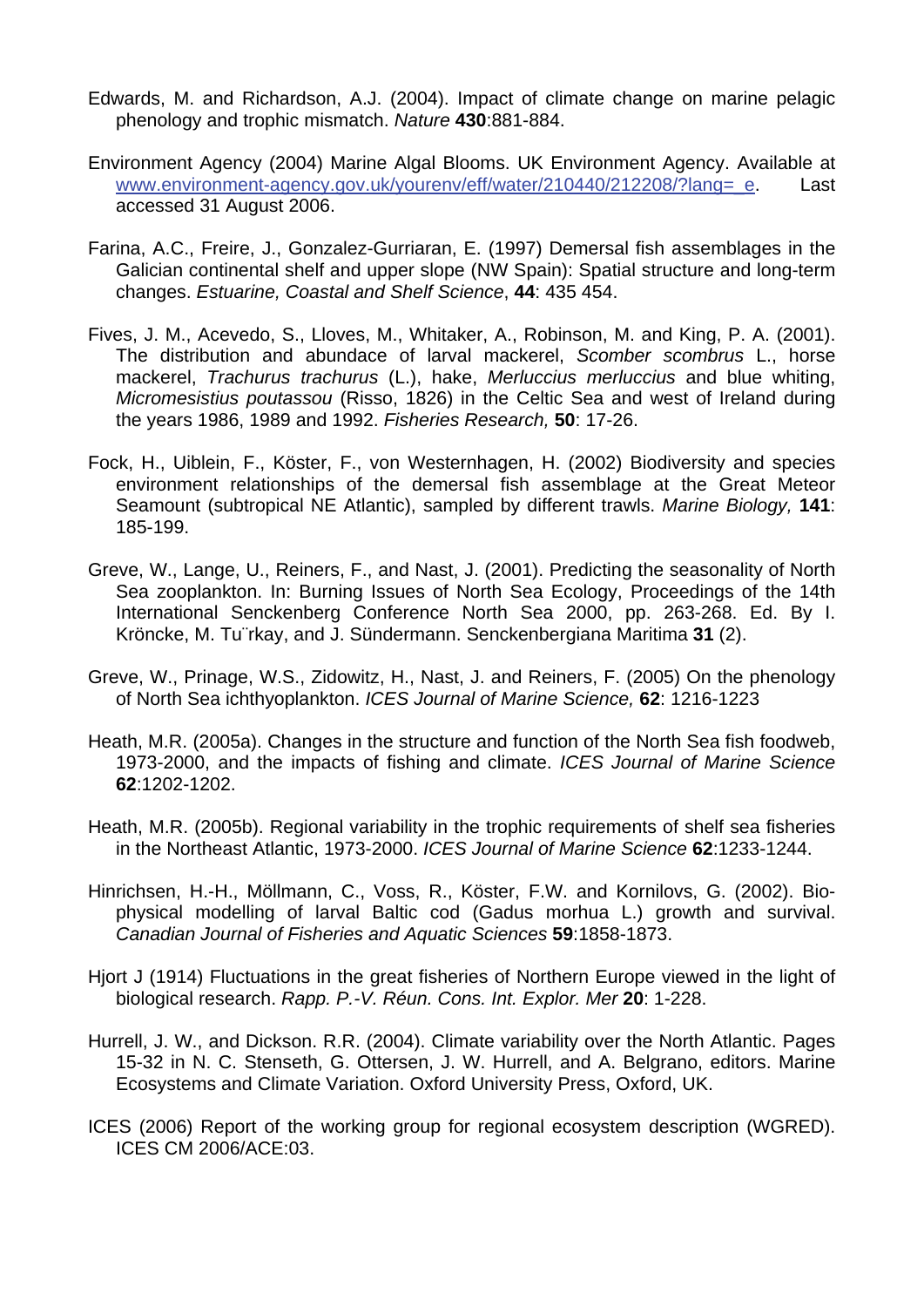- ICES (undated). International Council for the Exploration of the Sea. Available at [www.ices.dk](http://www.ices.dk/). Last accessed 31 August 2006.
- Ishimatsu A, Kikkawa T, Hayashi M, Lee K S and Kita J (2004). Effects of CO2 on marine fish: larvae and adults. *Journal of Oceanography,* **60**: 731–741
- Kell, L.T., Pilling, G.M., O'Brien C.M. (2005) The implications of climate change for the management of North Sea cod (*Gadus morhua*). *ICES Journal of Marine Science*. **62**: 1483-1491.
- Keller, A. and Klein-MacPhee. G. (2000). Impact of elevated temperature on the growth, survival and trophic dynamics of winter flounder larvae: a mesocosm study. *Canadian Journal of Fisheries and Aquatic Science,* **57**: 2382- 2392.
- Köster, F.W. and Möllmann, C. 2000. Trophodynamic control by clupeid predators on recruitment success in Baltic cod ? *ICES Journal of Marine Science,* **57**: 310-323.
- Last, J.M. (1978a) The Food of Three Species of Gadoid *Larvae* in the Eastern English Channel and the Southern North Sea. *Marine biology*, **48**: 377-386.
- Last, J.M. (1978b) The food of four species of pleuronectiform *larvae* in the eastern English Channel and southern North Sea. *Marine biology*, **45**: 359-368.
- Last, J.M. (1980) The food of twenty species of fish *larvae* in the west-central North Sea. Ministry of Agriculture, Fisheries and Food; Lowestoft (UK), Directorate of Fisheries Research. Fisheries Research Technical Report, N°. 60, 48 pp.
- MacKenzie, B. R., Hinrichsen, H.-H., Plikshs, M., Wieland, K., Zezera, A. (2000). Quantifying environmental heterogeneity: estimating the size of habitat for successful cod Gadus morhua egg develop−ment in the Baltic Sea. *Marine Ecology Progress Series* **193**: 143-156.
- Möllmann, C., Kornilovs, G., Fetter, M. and Köster, F. W. (2005). Climate, zooplankton and pelagic fish growth in the Central Baltic Sea. *ICES Journal of Marine Science*, **62**: 1270-1280.
- O'Brien, C.M., Fox, C.J., Planque, B. and Casey, J. (2000) Climate variability and North Sea cod. *Nature,* **404**: 142.
- Peperzak, L. (2003) Climate change and harmful algal blooms in the North Sea. *Acta Oecologica,* **24**: Supplement 1 139-144.
- Perry,A.L., Low, P.J., Ellis J.R. and. Reynolds J.D (2005). Climate Change and Distribution Shifts in Marine Fishes. *Science,* **308**: 1912-1915.
- Pinnegar J.K., Jennings, S., O Brien, C.M. and Polunin N.V.C. (2002) Long-term changes in the trophic level of the Celtic Sea fish community and fish market price distribution. *Journal of Applied Ecology,* **39**: 377-390.
- Planque, B., and Frédou, T. (1999). Temperature and the recruitment of Atlantic cod (Gadus morhua). *Canadian Journal of Fisheries and Aquatic Sciences,* **56**: 2069-2077.